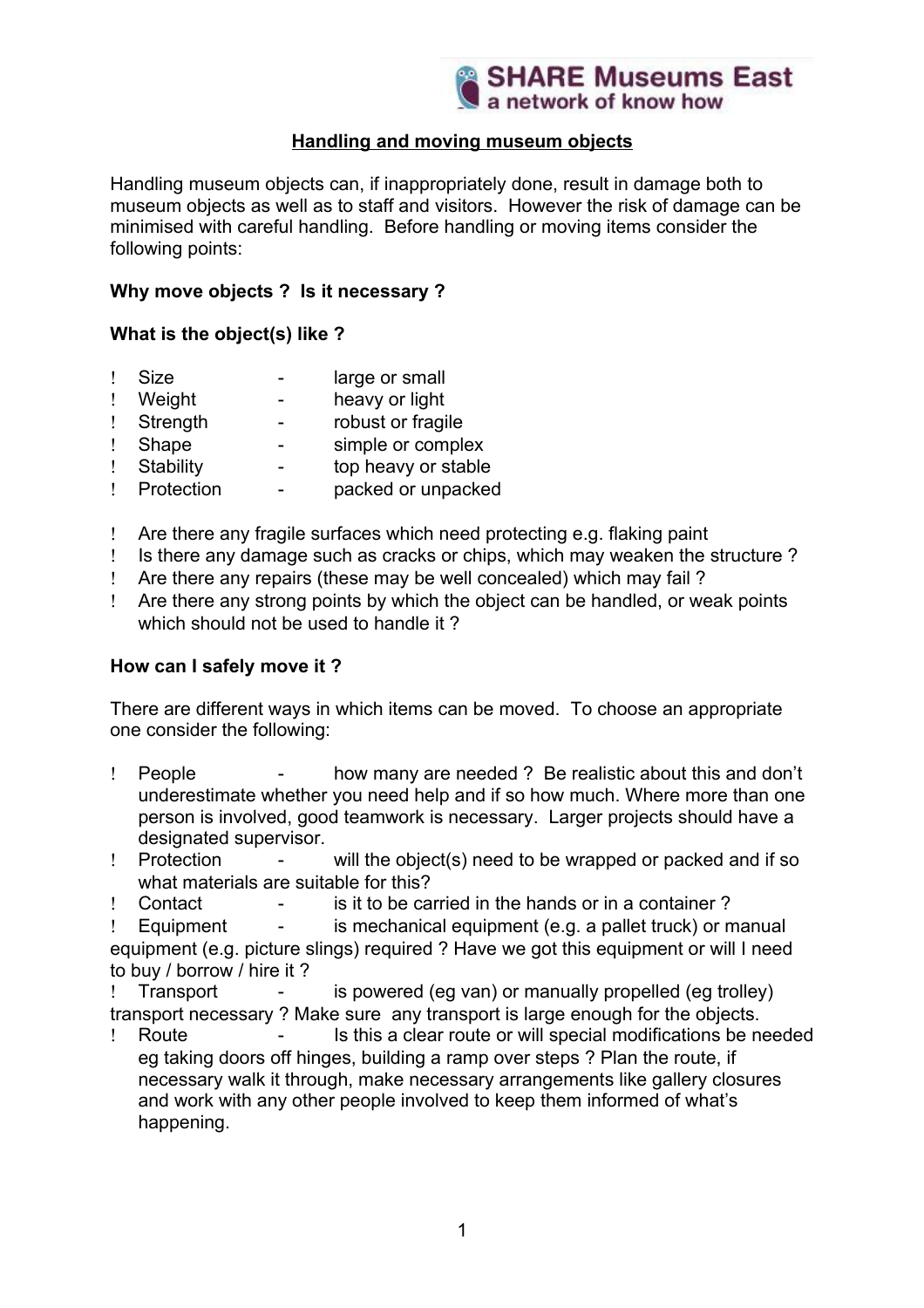# **How can I reduce risks to objects during handling ?**

Wear gloves to protect the object from the oils and sweat on your skin as this can damage them. Gloves can also help to protect you from sharp edges or contaminants such as mercury or pesticide treatments. Gloves are available in many materials so choose one to suit the nature of the job and the type of items being handled. Ensure gloves are clean and change them when they get dirty.

Pack items to prevent them from moving around in boxes or containers when being moved. Larger items may need protective covers.

Lifting objects on your own, you should place one hand underneath it and one around it to support it. You can cradle it against your body but beware dirty clothes, jewellery and buttons on clothes which may scratch or catch on it. Never lift something by handles or knobs as these are often the weakest point. If two or more people are lifting an item together, nominate a lead person who gives instructions, clearly explain what the plan is before you all start and think about choosing people matched in height and strength if possible. Where using equipment read instructions and familiarise yourself with it before using.

## **How can I reduce risks to people during handling ?**

- Involve all effected staff .
- Close galleries or public areas to keep visitors out of the area if necessary or move things during museum closing hours.
- Ensure correct safety gear eg safety boots, and equipment is used where necessary.
- Keep equipment maintained and checked and ensure staff are trained how to use it correctly.
- Allow enough time so you aren't rushing to get something done.
- Keep access routes clear of hazards.
- Ensure you can safely see where you are going when carrying something

If an object is damaged or dropped during handling, move people away from the immediate area and carefully brush up all pieces into a polythene bag, or envelope (preferably acid free). Larger pieces can be wrapped in acid free tissue. Label the bag with the accession number and description of the object, from which the pieces came. If it is a large or complex item, identify the area from which the pieces(s) became detached. Try to keep this package with the damaged object. Once broken pieces become separated from the parent object, they are more likely to be lost. If necessary, call in a conservator to repair the item. Document the damage and any subsequent action taken and keep this with the object's history file.